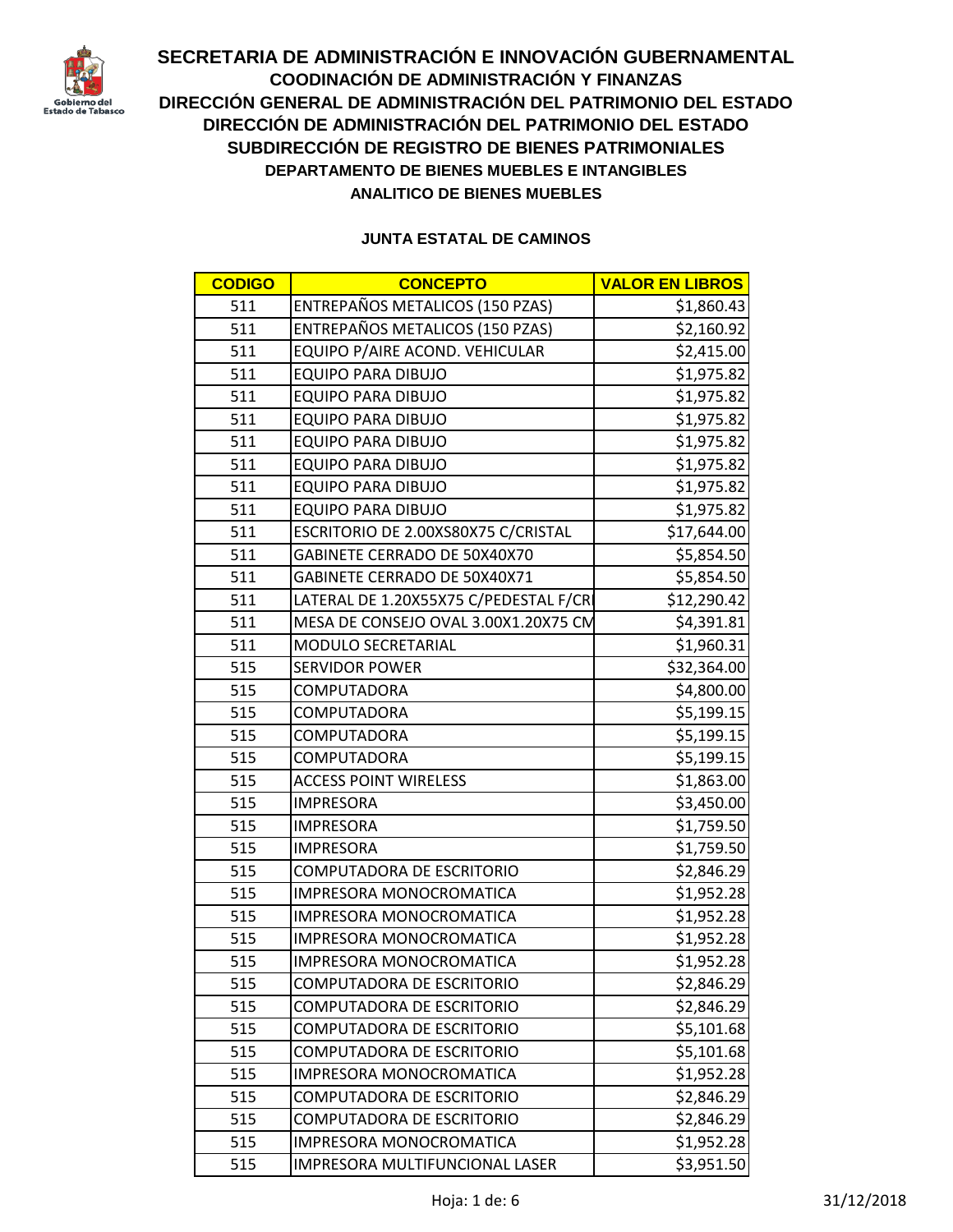

| <b>CODIGO</b> | <b>CONCEPTO</b>                     | <b>VALOR EN LIBROS</b> |
|---------------|-------------------------------------|------------------------|
| 515           | COMPURADORA PERSONAL PORTATIL       | \$2,788.18             |
| 515           | <b>COMPUTADORA DE ESCRITORIO</b>    | \$2,879.70             |
| 515           | <b>COMPUTADORA DE ESCRITORIO</b>    | \$2,846.29             |
| 515           | COMPUTADORA DE ESCRITORIO           | \$4,769.69             |
| 515           | <b>ESTACION TOTAL</b>               | \$14,400.00            |
| 515           | <b>ESTACION TOTAL</b>               | \$14,400.00            |
| 515           | <b>COMPUTADORA DE ESCRITORIO</b>    | \$2,919.37             |
| 515           | <b>COMPUTADORA DE ESCRITORIO</b>    | \$2,710.57             |
| 515           | <b>COMPUTADORA DE ESCRITORIO</b>    | \$2,919.37             |
| 515           | COMPUTADORA PERSONAL PORTATIL       | \$3,224.10             |
| 515           | <b>COMPUTADORA DE ESCRITORIO</b>    | \$2,919.37             |
| 515           | COMPUTADORA PORTATIL                | \$8,624.75             |
| 515           | COMPUTADORA PERSONAL PORTATIL       | \$2,322.90             |
| 515           | <b>ESCANER</b>                      | \$7,863.96             |
| 515           | <b>SWICHT DE 24 PUERTOS</b>         | \$2,741.61             |
| 515           | IMPRESORA MULTIFUNCIONAL LASER      | \$2,870.75             |
| 515           | COMPUTADORA DE ESCRITORIO C/MONITO  | \$4,136.73             |
| 515           | COMPUTADORA DE ESCRITORIO C/MONITO  | \$4,136.73             |
| 515           | COMPUTADORA DE ESCRITORIO C/MONITO  | \$4,136.73             |
| 515           | COMPUTADORA DE ESCRITORIO C/MONITO  | \$4,136.73             |
| 515           | COMPUTADORA DE ESCRITORIO C/MONITO  | \$4,136.73             |
| 515           | IMPRESORA MULTIFUNCIONAL LASER      | \$2,870.75             |
| 515           | IMPRESORA MULTIFUNCIONAL LASER      | \$2,870.75             |
| 515           | COMPUTADORA DE ESCRITORIO C/MONITO  | \$4,136.73             |
| 515           | COMPUTADORA DE ESCRITORIO C/MONITO  | \$4,136.73             |
| 515           | COMPUTADORA DE ESCRITORIO C/MONITO  | \$4,136.73             |
|               | <b>COMPUTADORA DE ESCRITORIO</b>    |                        |
| 515           | C/MONITOR                           | \$4,136.73             |
| 515           | COMPUTADORA DE ESCRITORIO C/MONITO  | \$4,136.73             |
| 515           | IMPRESORA MULTIFUNCIONAL LASER      | \$2,870.75             |
| 515           | <b>COMPUTADORA DE ESCRITORIO</b>    | \$6,266.11             |
| 515           | <b>COMPUTADORA DE ESCRITORIO</b>    | \$6,266.11             |
| 515           | <b>COMPUTADORA DE ESCRITORIO</b>    | \$6,266.11             |
| 515           | <b>COMPUTADORA DE ESCRITORIO</b>    | \$6,266.11             |
| 515           | <b>COMPUTADORA DE ESCRITORIO</b>    | \$6,266.11             |
| 515           | <b>ESTACION TOTAL</b>               | \$26,060.25            |
|               | RACK 19" ORGANAZADOR DOBLE, VETCAL. |                        |
| 515           | <b>ORITAL</b>                       | \$5,504.50             |
| 515           | RACK 42URACK-600MMWIDEX1070MM D     | \$8,418.82             |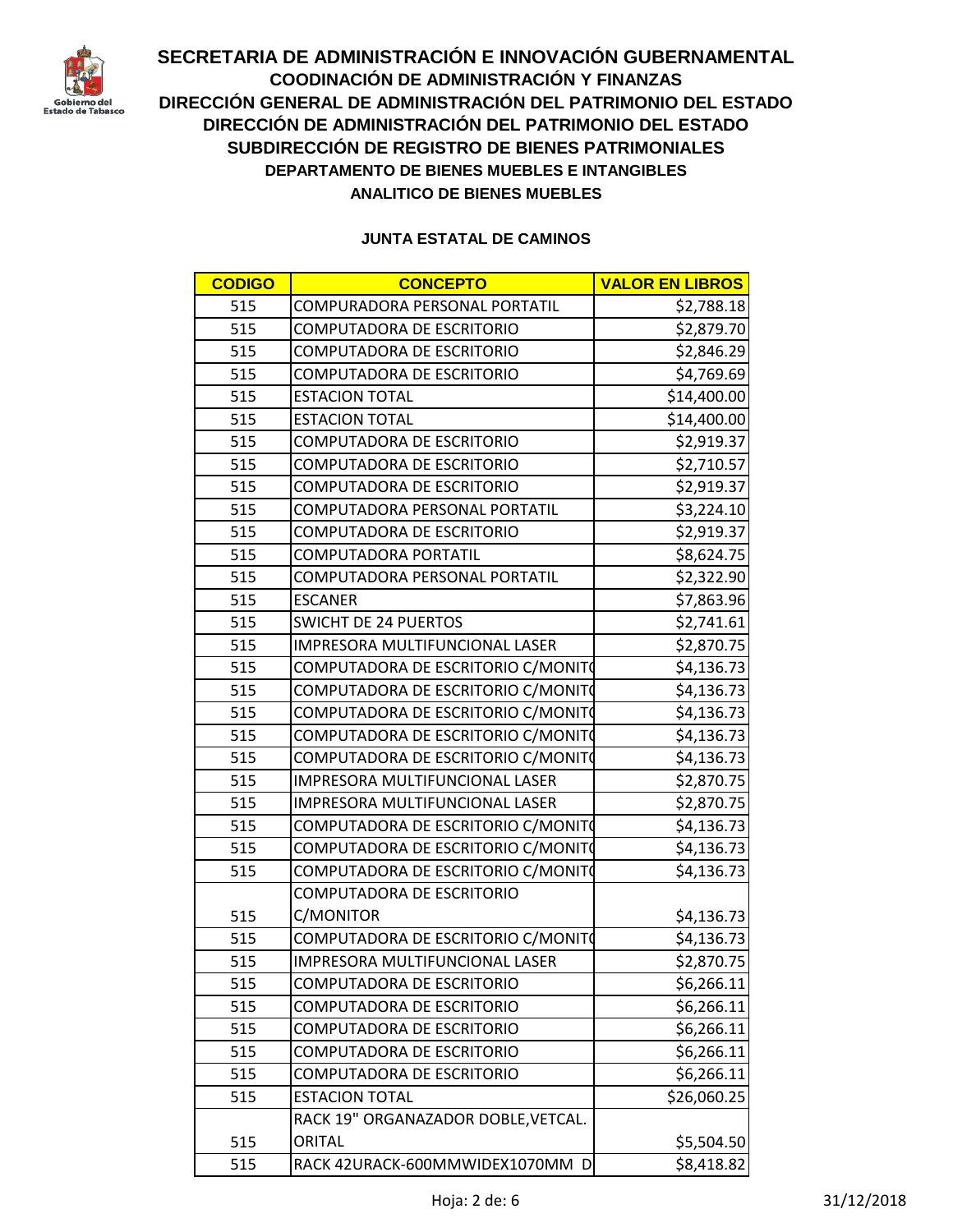

| <b>CODIGO</b> | <b>CONCEPTO</b>                      | <b>VALOR EN LIBROS</b> |
|---------------|--------------------------------------|------------------------|
| 515           | <b>IMPRESORA</b>                     | \$1,940.11             |
| 515           | PLOTER(IMPRESORA DE PLANOS           | \$18,050.49            |
| 515           | COMPUTADORA ENSAMBLADA               | \$2,529.28             |
| 515           | COMPUTADORA                          | \$5,863.97             |
| 515           | <b>IMPRESORA</b>                     | \$5,744.94             |
| 515           | <b>COMPUTADORA</b>                   | \$5,155.34             |
| 515           | <b>COMPUTADORA</b>                   | \$5,155.34             |
| 515           | <b>COMPUTADORA</b>                   | \$4,741.16             |
| 515           | <b>COMPUTADORA</b>                   | \$4,741.16             |
| 515           | <b>COMPUTADORA</b>                   | \$4,741.16             |
| 515           | <b>COMPUTADORA</b>                   | \$4,741.16             |
| 515           | SISTEMA DE MANTENIMIENTO PREVENTIVO  | \$6,674.20             |
| 515           | <b>MONITOR LED</b>                   | \$0.00                 |
| 515           | <b>MONITOR LED</b>                   | \$0.00                 |
| 515           | <b>MONITOR LED</b>                   | \$0.00                 |
| 515           | <b>MONITOR LED</b>                   | \$0.00                 |
| 515           | <b>MONITOR LED</b>                   | \$0.00                 |
| 515           | <b>MONITOR LED</b>                   | \$0.00                 |
| 515           | <b>MONITOR LED</b>                   | \$0.00                 |
| 515           | <b>MONITOR LED</b>                   | \$0.00                 |
| 515           | <b>MONITOR LED</b>                   | \$0.00                 |
| 515           | <b>MONITOR LED</b>                   | \$0.00                 |
| 515           | <b>MONITOR</b>                       | \$0.00                 |
| 515           | <b>MONITOR</b>                       | \$0.00                 |
| 515           | <b>MONITOR</b>                       | \$0.00                 |
| 515           | <b>MONITOR</b>                       | \$0.00                 |
| 515           | <b>MONITOR</b>                       | \$0.00                 |
| 515           | <b>TELEFONO</b>                      | \$7,158.86             |
| 515           | <b>SWICHT</b>                        | \$23,947.69            |
| 519           | MAQUINA DE ESCRIBIR ELECTRICA        | \$1,784.98             |
| 519           | MAQUINA DE ESCRIBIR ELECTRICA        | \$1,784.98             |
| 519           | MAQUINA DE ESCRIBIR ELECTRICA        | \$2,123.60             |
| 519           | MAQUINA DE ESCRIBIR ELECTRICA        | \$1,955.12             |
| 519           | EQUIPO P/MODULO DE ELASTICIDAD DE 15 | \$13,561.21            |
| 519           | EQUIPO P/MODULO DE ELASTICIDAD DE ES | \$27,801.90            |
| 519           | APARATO ACONDICIONADOR DE AIRE MIN   | \$5,787.15             |
| 519           | PROYECTOR DE PELICULAS               | \$10,882.98            |
| 519           | APARATO ACONDICIONADOR DE AIRE       | \$2,737.58             |
| 519           | APARATO ACONDICIANADOR DE AIRE       | \$2,821.41             |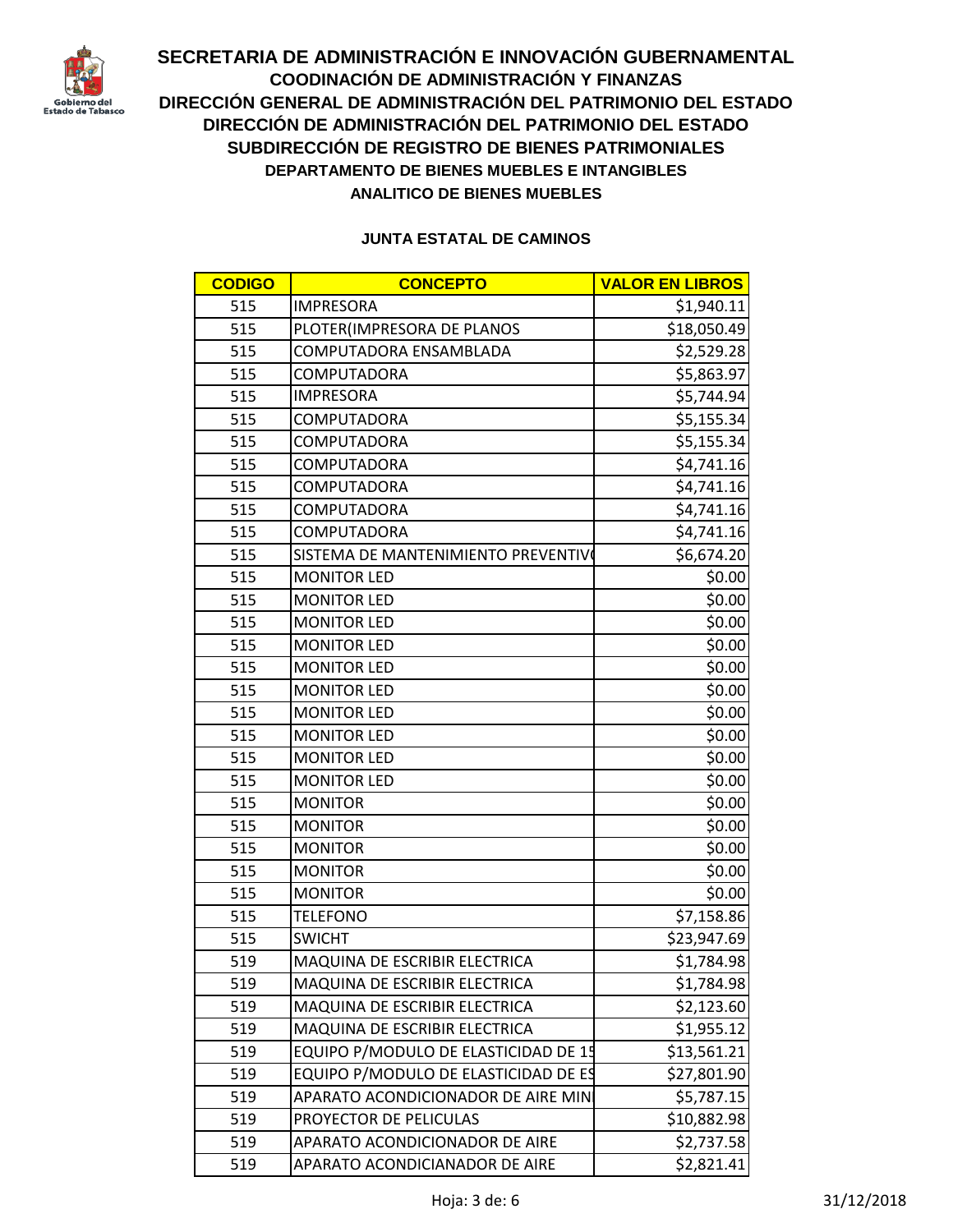

| <b>CODIGO</b> | <b>CONCEPTO</b>                        | <b>VALOR EN LIBROS</b> |
|---------------|----------------------------------------|------------------------|
| 519           | APARATO ACONDICIANADOR DE AIRE         | \$1,741.90             |
| 519           | <b>ACONDICIONADOR DE AIRE</b>          | \$1,725.00             |
| 519           | APARATO ACONDICIONADOR DE AIRE         | \$2,040.00             |
| 519           | APARATO ACONDICIONADOR DE AIRE         | \$2,040.00             |
| 519           | APARATO ACONDICIONADOR DE AIRE         | \$2,040.00             |
| 519           | APARATO ACONDICIONADOR DE AIRE         | \$2,040.00             |
| 519           | APARATO ACONDICIONADOR DE AIRE         | \$2,040.00             |
| 519           | APARATO ACONDICIONADOR DE AIRE         | \$2,040.00             |
| 519           | APARATO ACONDICIONADOR DE AIRE         | \$2,040.00             |
| 519           | APARATO ACONDICIONADOR DE AIRE         | \$2,040.00             |
| 519           | APARATO ACONDICIONADOR DE AIRE         | \$2,040.00             |
| 519           | MINI-SPLIT DE 18000 BTU 220W           | \$4,447.44             |
| 519           | MINI-SPLIT DE 18000 BTU 220W           | \$6,493.89             |
| 519           | MINI-SPLIT DE 18000 BTU 220W           | \$6,493.89             |
| 519           | ANTENA 5.1-5.9 GHz de 78.8x34.9cm      | \$11,043.20            |
| 519           | ANTENA 5.1-5.9 GHz de 78.8x34.9cm      | \$11,043.20            |
| 519           | PODEROSO PUNTO DE ACCESO               | \$4,318.62             |
| 519           | PODEROSO PUNTO DE ACCESO               | \$4,318.62             |
| 519           | TERMINAL DE REC. FACIAL C/LECTOR       | \$21,397.33            |
| 521           | <b>VIDEO PROYECTOR</b>                 | \$2,514.30             |
| 523           | <b>CAMARA DE VIDEO</b>                 | \$2,186.61             |
| 523           | CAMARA DE VIDEO VIGILANCIA CIRCUITO O  | \$871.53               |
| 523           | CAMARA DE VIDEO VIGILANCIA CIRCUITO O  | \$871.53               |
| 523           | CAMARA DE VIDEO VIGILANCIA CIRCUITO O  | \$871.53               |
| 523           | CAMARA DE VIDEO VIGILANCIA CIRCUITO (  | \$871.53               |
| 523           | CAMARA DE VIDEO VIGILANCIA CIRCUITO O  | \$871.53               |
| 531           | <b>AGITADOR ELECT. PARA TAMICES</b>    | \$2,277.35             |
| 531           | <b>AGITADOR ELECTRICO PARA TAMICES</b> | \$2,445.57             |
| 561           | BOMBA DE FLUIDO TERMICO C/MOTOR DE     | \$71,979.36            |
| 562           | МОТОВОМВА                              | \$3,450.00             |
| 562           | <b>MOTOBOMBA</b>                       | \$3,450.00             |
| 562           | HORNO ELECTRICO DE 40X32X32 CMS        | \$9,233.04             |
| 562           | MOLINO COLOIDAL DE 25 A 3500 RPM. 220  | \$228,439.01           |
| 562           | MOLINO COLOIDAL DE 25 A 3500 RPM. 220  | \$228,439.01           |
| 562           | BOMBA DE ACEITE TERMICO HORIZONTAL     | \$75,496.24            |
| 562           | MOTO-BOMBA DE 5 H.P.                   | \$1,883.69             |
| 562           | MOTO-BOMBA DE 7.5HP                    | \$4,643.56             |
| 563           | SUMINISTRO DE BOMBA P/ASFALTO DE 3X    | \$77,827.10            |
| 565           | POSICIONADOR SATELITAL                 | \$7,505.82             |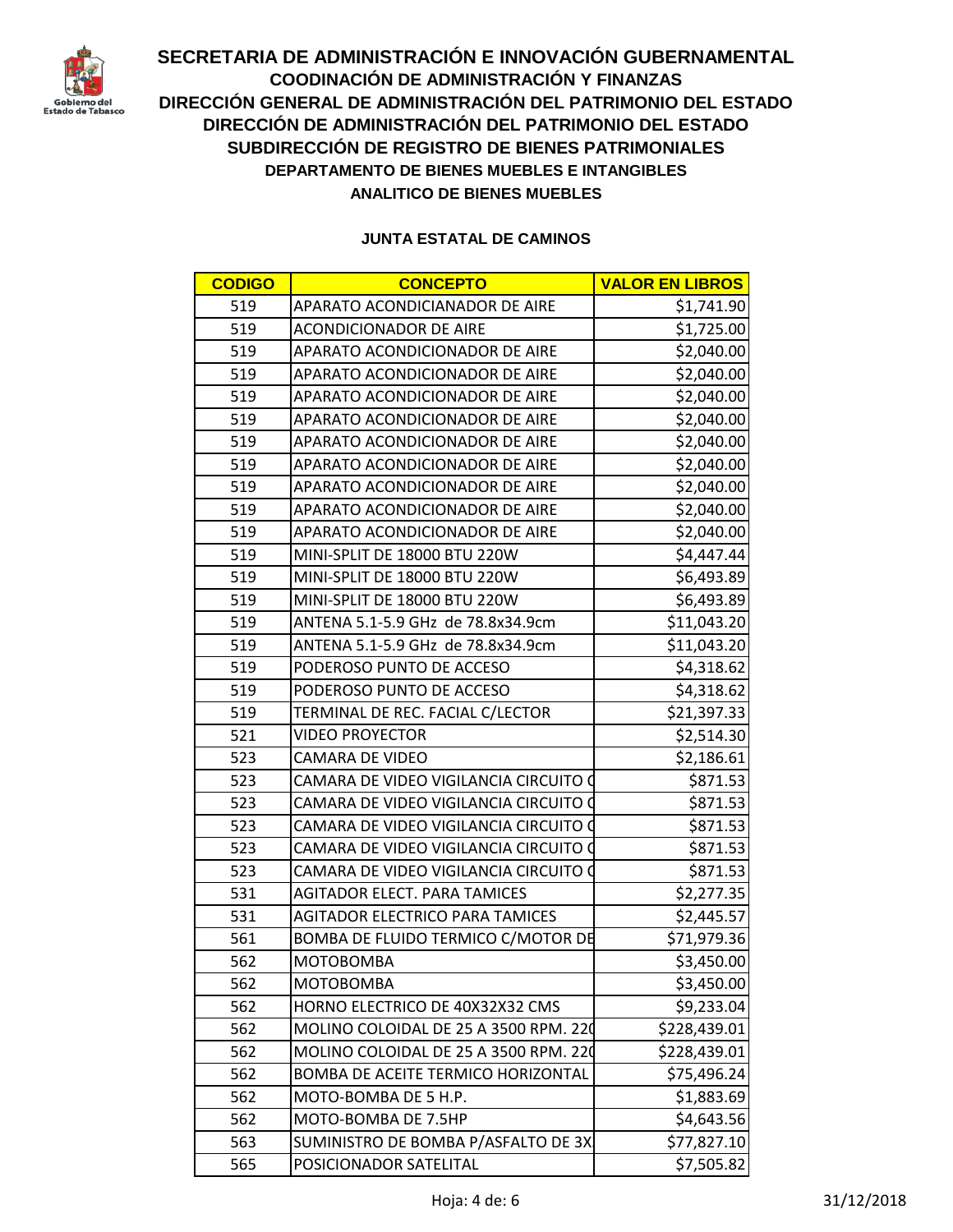

| <b>CODIGO</b> | <b>CONCEPTO</b>                            | <b>VALOR EN LIBROS</b> |  |
|---------------|--------------------------------------------|------------------------|--|
| 565           | POSICIONADOR SATELITAL                     | \$7,505.82             |  |
| 565           | <b>COMPUTADORA DE DATOS</b>                | \$134,253.71           |  |
| 565           | <b>COMPUTADORA DE DATOS</b>                | \$134,253.71           |  |
| 565           | <b>COMPUTADORA DE DATOS</b><br>\$87,839.29 |                        |  |
| 565           | <b>COMPUTADORA DE DATOS</b>                | \$87,839.29            |  |
| 565           | <b>COMPUTADORA DE DATOS</b>                | \$104,288.13           |  |
| 566           | COPA DE CASAGRANDE ELECT. D-4318           | \$12,304.81            |  |
| 566           | <b>GENERADOR ELECTRICO A GASOLINA</b>      | \$9,317.93             |  |
| 566           | SOLDADORA ARCO ELECT.CORRRIENTE            | \$8,092.99             |  |
| 566           | COMPRESOR DE AIRE 240 LBS.                 | \$6,782.82             |  |
| 566           | APC SMART UPS TOWER                        | \$31,277.41            |  |
| 566           | SMART UPS ON LINE APC SMART SRT-500        | \$31,277.41            |  |
| 566           | SISTEMA DE TIERRA FISICA TOTAL             | \$11,681.83            |  |
| 567           | PRENSA HIDRAULICA DE 30 TNS.               | \$2,018.09             |  |
| 567           | PRENSA HIDRULICA                           | \$5,175.00             |  |
| 567           | PRENSA HIDRULICA                           | \$5,175.00             |  |
| 567           | PRENSA HIDRAULICA CAP.120 TON. P/ENSA      | \$11,122.89            |  |
| 567           | PRENSA PORTER EQUIPADA C. ACCESORIOS       | \$61,686.62            |  |
| 567           | PRENSA PORTER DE 50 TONS EQUIPADA          | \$66,117.82            |  |
| 567           | BROCA DE DIAMANTE DE 2" P/EXTRAER NU       | \$6,724.38             |  |
| 567           | BROCA DE DIAMANTE DE 6" P/EXTRAER NU       | \$20,302.42            |  |
| 567           | POLIPASTO P/5 TONS C/CADENA 3 MTS.         | \$4,496.34             |  |
| 567           | HIDROLAVADORA PORTATIL 5HP 2700 PSI        | \$6,410.36             |  |
| 567           | PRENSA MARSHALL                            | \$18,647.25            |  |
| 569           | MAQUINA EXTRACTORA DE CORAZ.               | \$3,948.80             |  |
| 569           | <b>CALDERA DE VAPOR</b>                    | \$1,725.00             |  |
| 569           | TANQUE PARA ASFALTO CAP. 156300 LITRO      | \$1,725.00             |  |
| 569           | TANQUE P/ALMAC. DE ASFALTO CAP.70,00       | \$2,070.00             |  |
| 569           | TANQUE METALICO P/EMULSION CAP. 519        | \$1,725.00             |  |
| 569           | TANQUE METALICO P/EMULSION CAP. 519        | \$1,725.00             |  |
| 569           | TANQUE METALICO P/EMULSION CAP. 519        | \$1,725.00             |  |
| 569           | TANQUE METALICO P/EMULSION CAP. 519        | \$1,725.00             |  |
| 569           | TANQUE METALICO P/EMULSION CAP. 519        | \$1,725.00             |  |
| 569           | TANQUE METALICO P/EMULSION CAP. 519        | \$1,725.00             |  |
| 569           | TANQUE METALICO P/EMULSION CAP. 519        | \$1,725.00             |  |
| 569           | TANQUE METALICO P/EMULSION CAP. 519        | \$1,725.00             |  |
| 569           | TANQUE METALICO P/EMULSION CAP. 519        | \$1,725.00             |  |
| 569           | TANQUE METALICO P/EMULSION CAP. 519        | \$1,725.00             |  |
| 569           | TANQUE MET.P/EMULSION CAP.2'045,194        | \$8,625.00             |  |